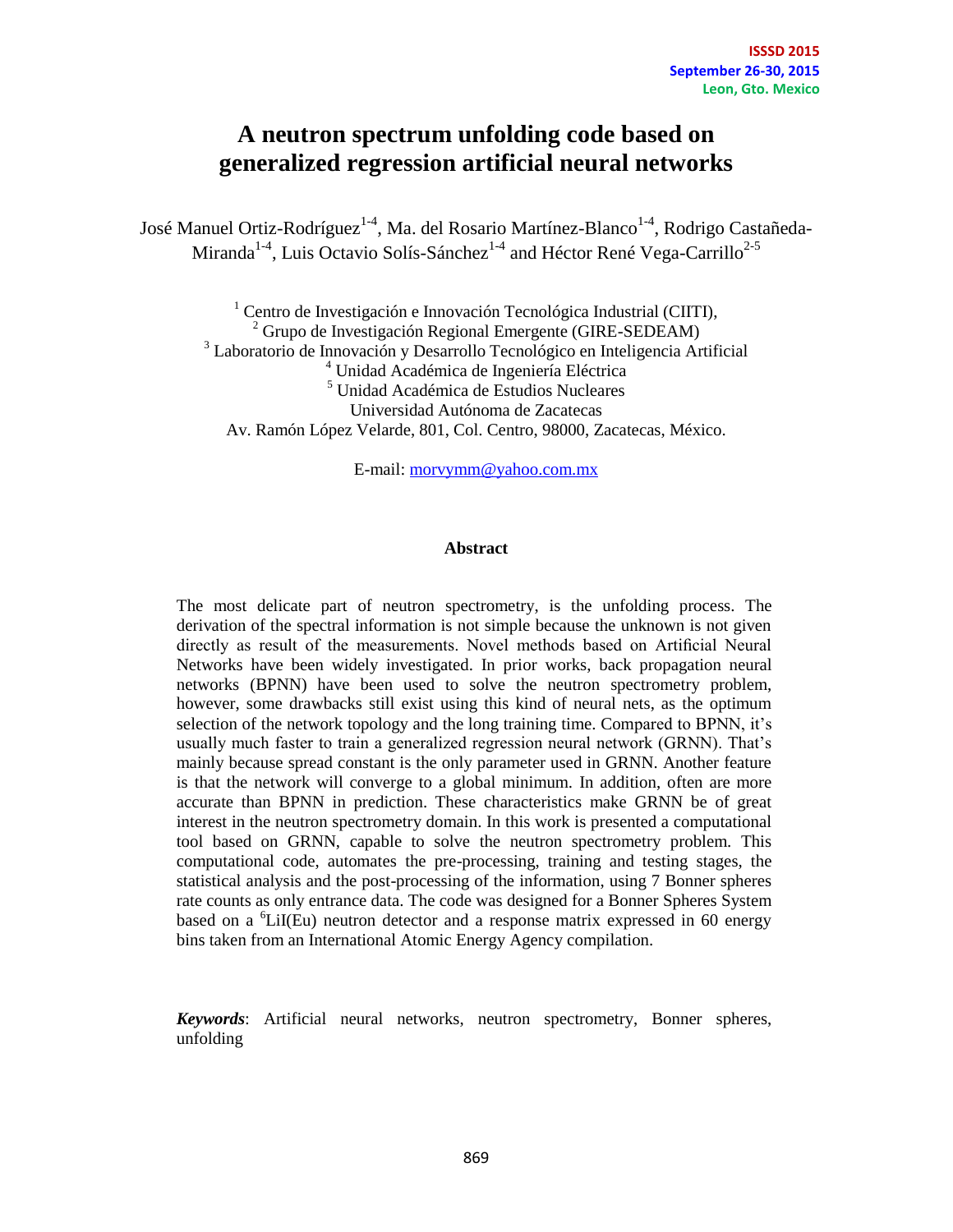# **1. INTRODUCTION**

Spectrometry and dosimetry of neutron radiation is one of the most complicated tasks in radiation protection (Kardan, et al., 2004). The monitoring of radiation exposure in neutron fields is mainly done with passive detection systems like track detectors, albedo dosimeters of film dosimeters with foil filters (Feherembacher, et al., 1999). These dosimetric systems have a response that strongly depends upon neutron energy.

A special type of neutron dosimeters, commonly known as Bonner Spheres System (BSS), are also utilized as multi-element systems where each element has a particular response to neutrons (Bonner, 1961) (Alevra, et al., 1992) (Awschalom & Sanna, 1985). Usually these dosimeters have better detection efficiency in a wider energy range allowing a better dose assessment. (Feherembacher, et al., 1999) This is achieved using the integral counts, obtained by the active detector, that are weighted by factors that belong to each element (Alberts, et al., 1997) or using the integral counts to unfold the neutron spectrum that is multiplied by neutron fluence-to-dose conversion coefficients. With the neutron spectrum information different dose quantities, like  $Hp(10)$ ,  $H^*(10)$ , can be estimated. (International Commission on Radiation Units and Measurements, 2001)

The weight, time consuming procedure, the need to use an unfolding procedure and the low resolution spectrum are the BSS drawbacks. The BSS response matrix, the count rates and the neutron spectrum are related through the discrete version of the Fredholm integrodifferential equation, which is an ill-conditioned system with an infinite number of solutions. (Vega-Carrillo, et al., 2002)

To unfold the neutron spectrum, several methods are used such as Monte Carlo (Lindemann & Zech, 1995), regularization (Routti & Sandberg, 2001), parameterization, iterative (International Commission on Radiation units and Measurements, 2001) and maximum entropy (Reginatto, et al., 2002) procedures. Each of them has difficulties that have motivated the development of complementary procedures (Vega-Carrillo, et al., 2002), (Vega-Carrillo & Iñiguez, 2002), (García-Domínguez, et al., 1999) . Methods based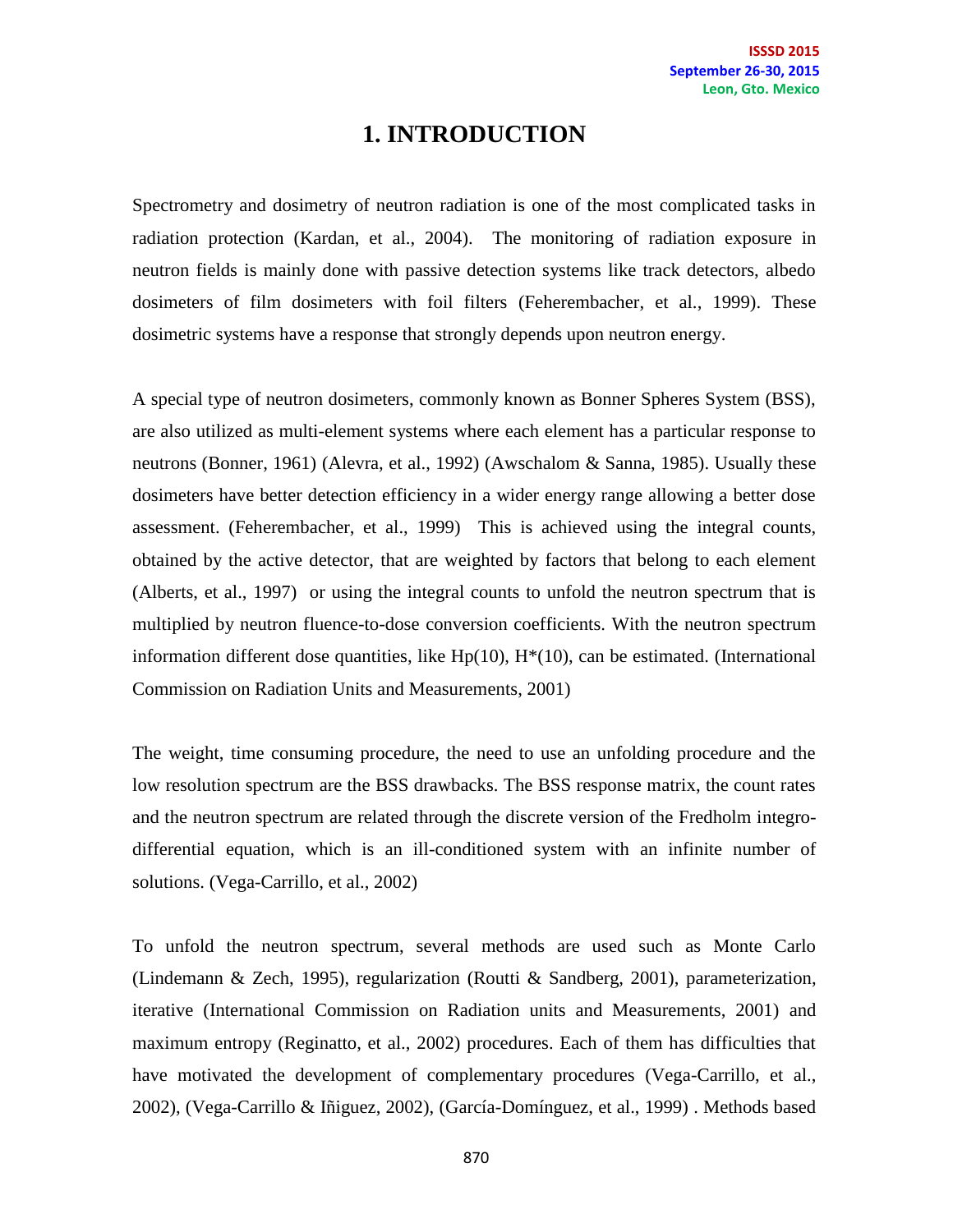upon artificial neural networks (ANN), have been utilized (Feherembacher, et al., 1999), (Braga & Dias, 2002), (Kardan, et al., 2003). However, the application of ANN to unfold actual neutron spectra still has some problems and the need of more investigation has been suggested (Braga & Dias, 2002).

ANN are large structured system of equations (Haykin, 1999). These system have many degrees of freedom and are able to adapt to the task they are supposed to do (A.I., 2007) (Apolloni, et al., 2009) (Bassis, et al., 2009). Two very different of types of neural networks exist: Back Propagation (BPNN) (G.D., 2007) (M. C.K., et al., 1997) (J. A.K., et al., 1996) and Probabilistic (PNN) neural networks (Chtioui, et al., 1997) (Huang & Zhao, 2005) (Mao, et al., 2000) (Huang, 1999). BPNN use equations that are connected using weight factors (Arbib, 2003) (Hammer & Vilmann, 2003). The selection of the weighting factors makes these neural networks so powerful. PNN use statistical methods to select the equations within the structure and do not weight these functions differently (Mao, et al., 2000) (Huang, 1999) (Specht, 1990) (Specht, 1992) (Specht, 1998).

Previous researches on neutron spectrum unfolding with ANN indicate that BPNN perform well (Braga & Diaz, 2002) (Kardan, et al., 2004) (Fehrenbacher, et al., 1999) (Hernandez-Davila, et al., 2005) (Vega-Carrillo, et al., 2006) (Vega-Carrillo, et al., 2009). However, serious drawbacks when using BPNN in neutron spectrometry are the proper determination of the network architecture, the long training periods and the lack of available data, neutron spectra, to train the networks which is generally never enough for BPNN (Ortiz-Rodríguez, et al., 2013). Comparing to BPNN, it is usually much faster to train a Generalized Regression Neural Network (GRNN), which falls into the category of PNN (Chtioui, et al., 1997) (Mao, et al., 2000).

GRNN like other PNN need only a fraction of the training samples a BPNN would need (Mao, et al., 2000) (Huang, 1999) (Specht, 1992) (Specht, 1998) (Specht, 1990). Therefore the use of a GRNN is especially advantageous due to its ability to converge to the underlying function of the data with only few training samples available. The additional knowledge needed to get the fit in a satisfying way is relatively small and can be done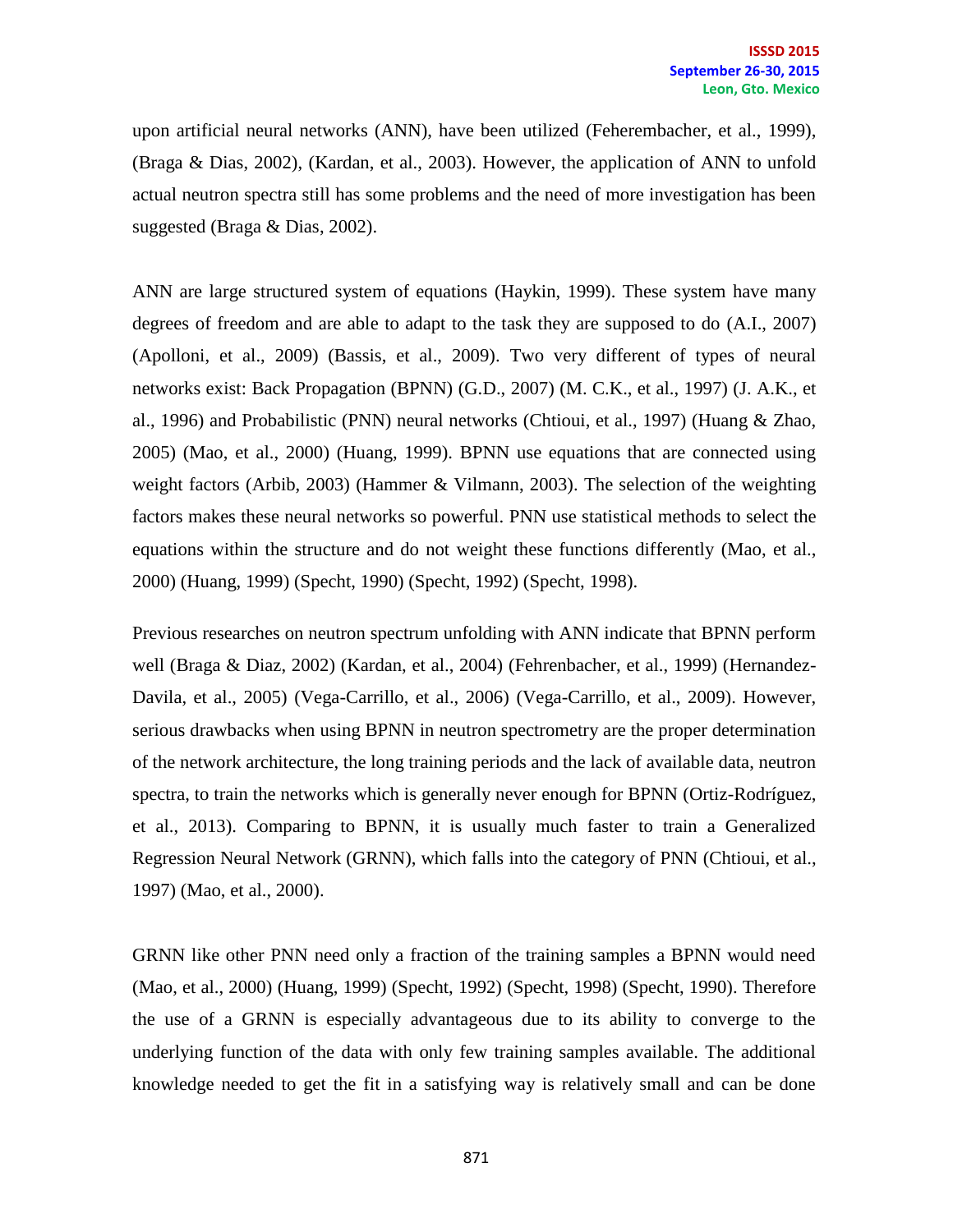without additional input by the user. That is mainly because the spread constant is the only parameter used in GRNN opposite to BPNN in which before the training stage, it is necessary to determine many learning and architectural parameters of the network (Ortiz-Rodríguez, et al., 2013).

Another characteristic of GRNN, which makes it fast in training, is that there is only the linear output layer beyond the first hidden layer; this guarantees that the network will converge to a global minimum opposite to BPNN. In addition, GRNN often are more accurate than BPNN in prediction. These characteristics make GRNN be of great interest in the neutron spectrometry research area. However, due this is an emergent research area, one drawback is the lack of scientific knowledge and technological tools to train ant test GRNN in the neutron spectrometry field.

The aim of this work was to train a GRNN capable to solve with high efficiency the neutron spectrum unfolding problem. To achieve the before mentioned, a neutron spectrum unfolding computational tool based on GRNN technology was designed. This computer code, developed under the Matlab programming environment, automates the stages of preprocessing the information used to train and test the network, the selection of the spread constant, the training and testing stages of the network, the analysis of the performance of the trained network and the storing of information produced before, during and after training and testing stages, for further analysis. The anterior saves a lot of time and let's to use the saved time in other related research activities.

To determine the optimum spread constant value, around 2000 neural networks were trained in 157 seconds average. The final GRNN was trained and tested in 0.058 seconds average in only one epoch, using the calculated optimum spread constant. After training, the performance of the network was analyzed by comparing the output of the trained network with the expected value. In this work, the best and the worst cases are showed. Results obtained show that GRNN in neutron spectrometry shows high efficiency and generalization capability.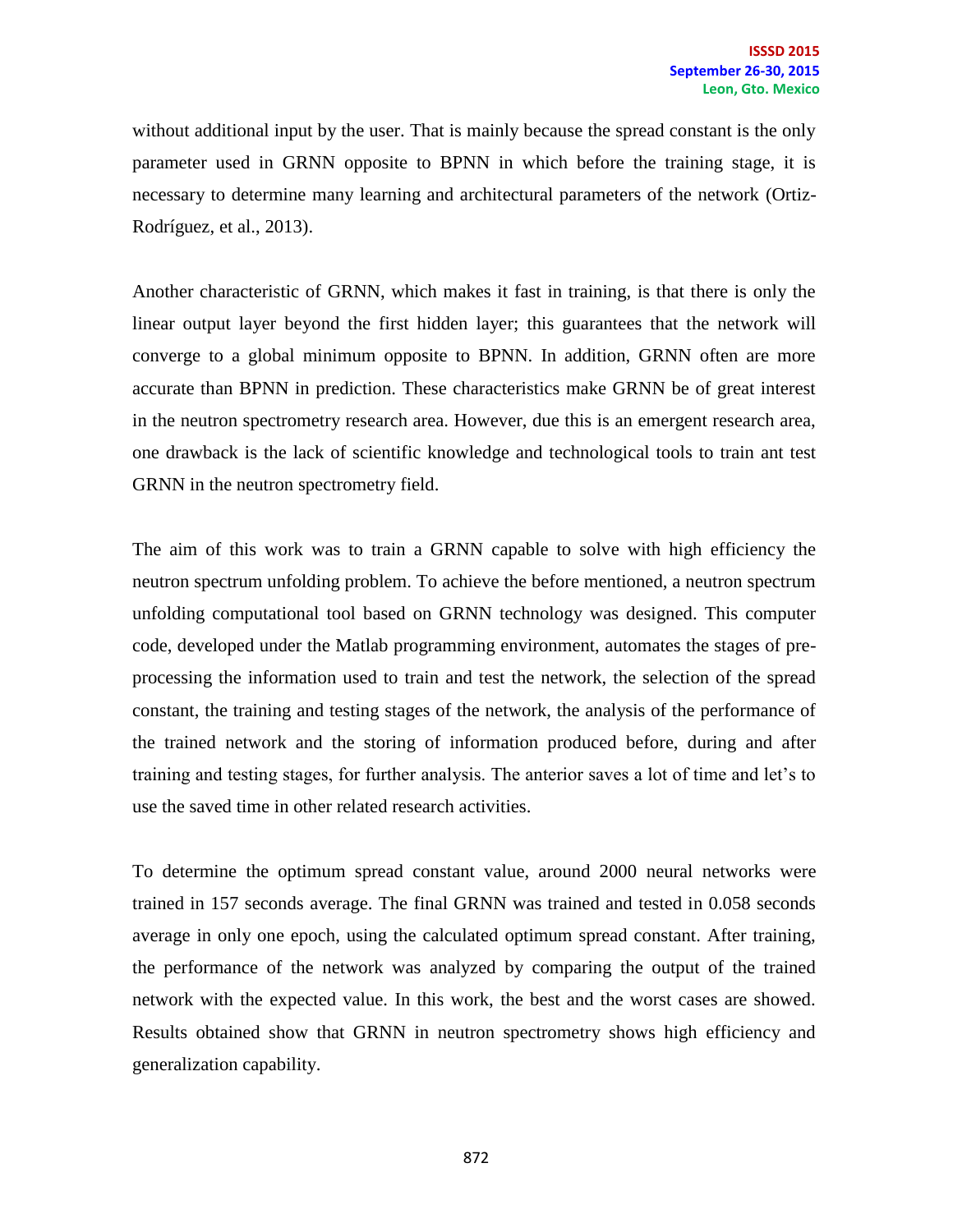# **2. MATERIALS AND METHODS**

In this work, a GRNN was trained in order to solve the neutron spectrometry problem by using a customized technological tool designed with this purpose. As is showed in figure 1, a GRNN is a feed forward neural network based on non-linear regression theory consisting on four layers: the input layer, the pattern layer, the summation layer and the output layer. It is suited to function approximation tasks such as system modeling and prediction. While the neurons in the first three layers are fully connected, each output neuron is connected only to some processing units in the summation layer.



Figure 1. General structure of GRNN

As can be seen from figure 1, the first layer is the input layer and is fully connected to the pattern layer. The second layers is the pattern layer and has one neuron for each input pattern. The neuron stores the values of the predictor variables for the case along with the target value.

The function of the pattern layers of the GRNN is a Radial Basis Function (RBF) (Specht, 1990) (Specht, 1998) (Specht & Romsdahl, 1994) (Specht & Shapiro, 1991), typically the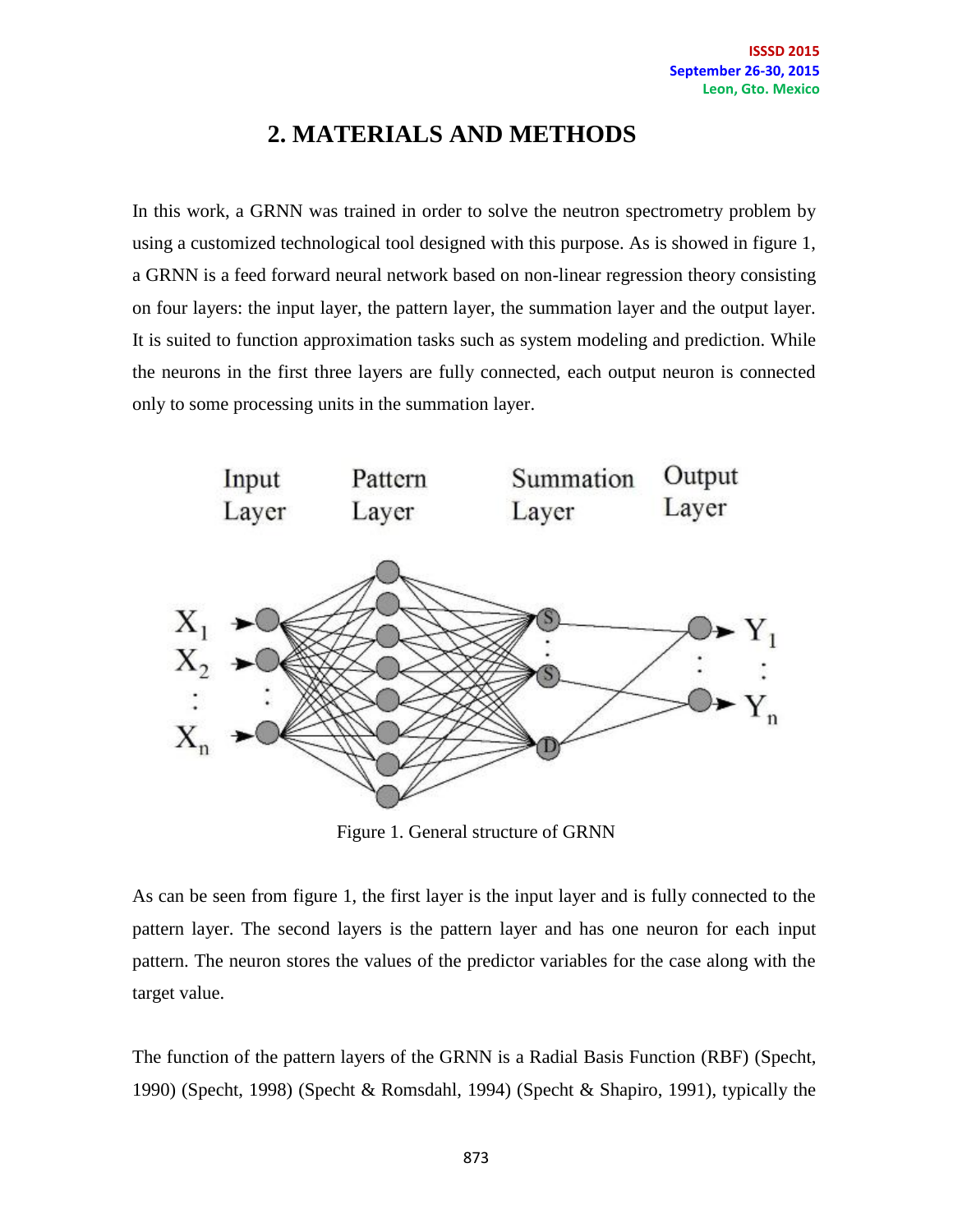Gaussian kernel function. As can be seen from figure 2, the activation of pattern units essentially characterize the distances of centers of RBF to produce localized, bounded, and rapidly symmetric activations, that is, activations rapidly decreasing with the distance from the function´s centers. The RBF is so named because the radius distance is the argument to the function, as seen in figure 2.



Figure 2. Radial Basis Function (RBF)

The width of RBF of the pattern units, also known as the spread constant  $\sigma$ , is an important parameter allowing the user to influence generalization capabilities of the GRNN. In general, larger values of the spread constant results in a smoother interpolation of the output vectors values among the values corresponding to the centers of RBF of the individual pattern units.

The summation layer has two different types of processing units: the summation units and the single division unit. The number of the summation units is always the same as the number of the GRNN output units. The summation unit adds up the weight values coming from each of the pattern neurons. The division unit only sums the weighted activations of the pattern units without using any activation function.

As before mentioned, due GRNN applied in neutron spectrometry is an emergent research area, in which one drawback is the lack of scientific knowledge and technological tools to train, test and to evaluate the performance of the knowledge acquired by the networks trained.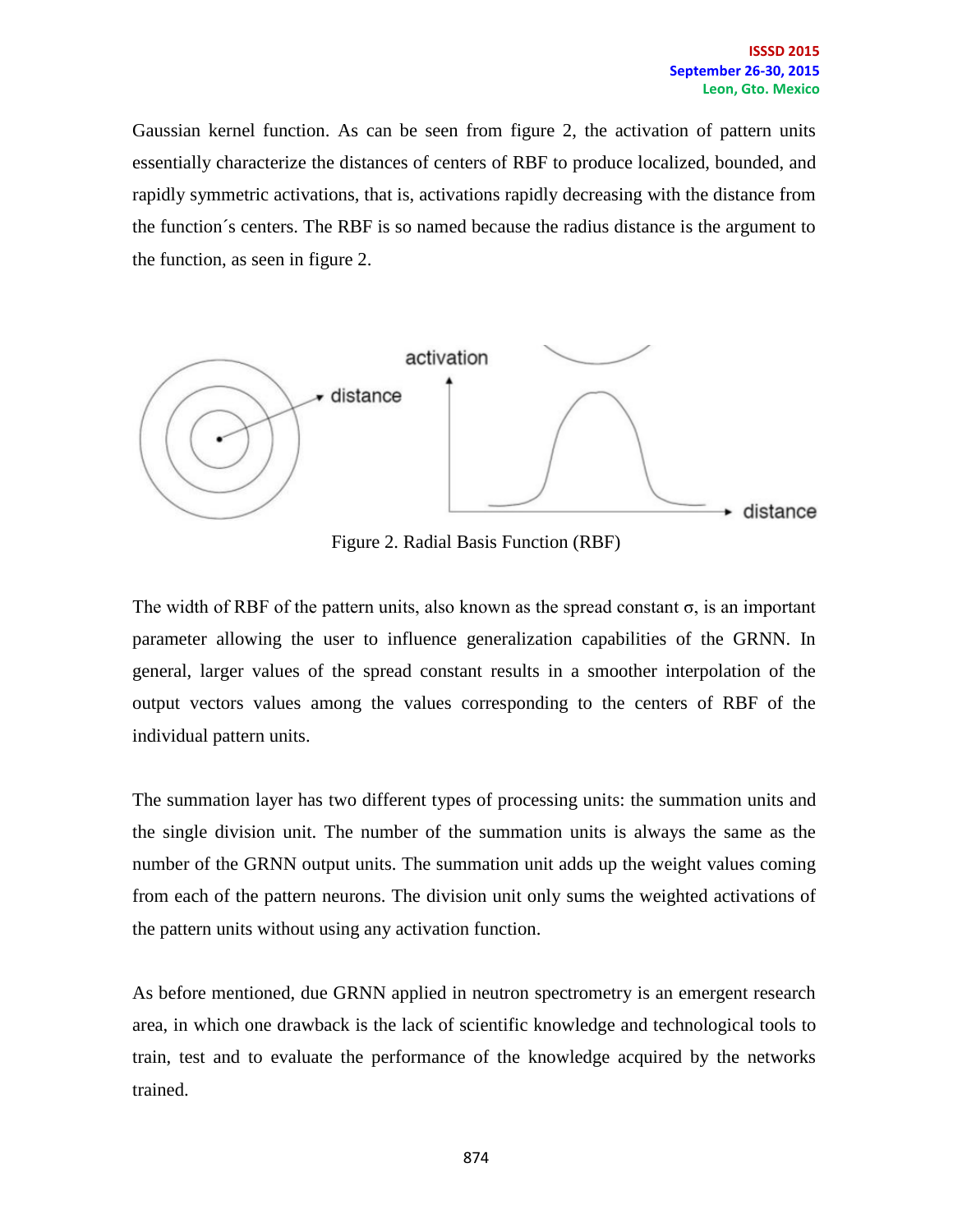In this work, a neutron spectrum unfolding computer tool based on neural nets technology was designed to train a GRNN capable to solve the neutron spectrum unfolding problem with high performance and generalization capabilities. The code automates the preprocessing, training, testing, validation and post processing stages of the information regarded with GRNN. The code, showed in figure 3, is capable to train, to test and to validate GRNN. After training and testing the neural net, the code analyze, graph and stores the results obtained.



Indique la opción que desea ejecutar: 1) Entrenar 2) Graficar 3) Guardar Opción:

Figure 3. First screen of program designed to train GRNN in neutron spectrometry

In order to train GRNNs, the code uses 251 neutron spectra extracted by the International Atomic Energy Agency (IAEA) compilation (IEAE, 2001). The IAEA's compendium contains a large collection of detector responses and spectra. The report was made with the aim to provide specific technical information that could be used by radiation protection specialists for proper selection of dosimeters and survey instruments, and for interpretation of data obtained with these detectors.

At this stage of development, the customized technological tool designed to train GRNNs for neutron spectrometry uses 251 neutron spectra and three response matrix from IAEA´s compilation. The designed technological tool automates the following activities: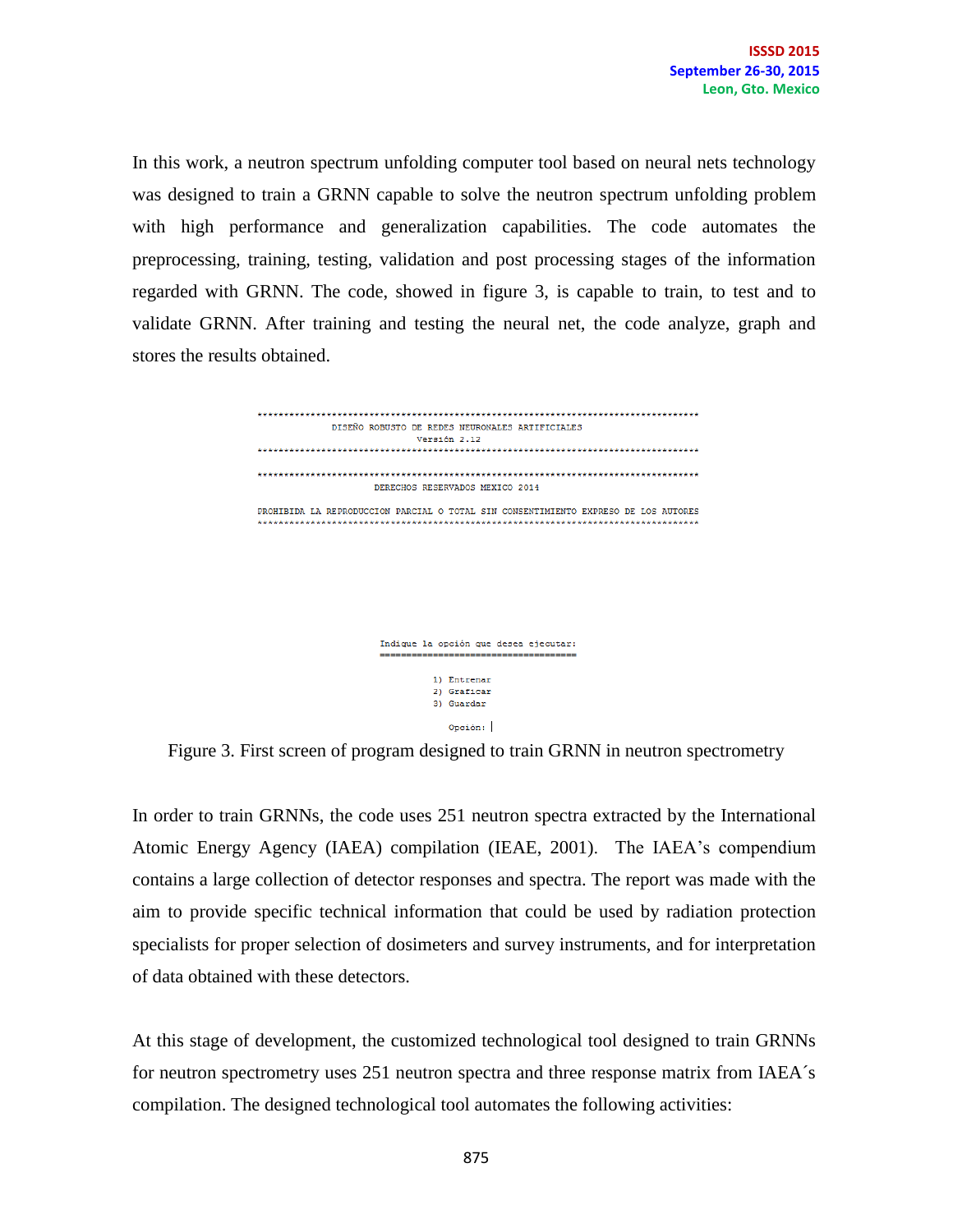- Read the neutron spectra data set coming from IAEA's compendium, which are expressed in 60 energy bins.
- Read a response matrix used to train the neural network.
- Because the neutron spectra coming from IAEA´s compendium are expressed in lethargy units, the code converts these spectra in energy units.
- The neutrons expressed in energy units are multiplied by the selected response matrix in order to calculate the count rates.
- To train the GRNN, the code uses the 251 calculated count rates as entrance data and their corresponding neutron spectra expressed in energy units as the output data. Figure 4.



Energía de neutrones [MeV]

- Randomly the code generates the training data set, 80% of the whole data set, and the testing data set, remaining 20%, as is showed in figure 5.
- Using the before calculated information, the following stage was to determine the spread constant value. To calculate this value, the computer tool trains several neural networks varying this value from 0 in increments of 0.01 through 2 and compare the mean square error (mse) which is used to determine the performance of

Figure 4. Neutron spectra data set, expressed in energy units, used to train the GRNN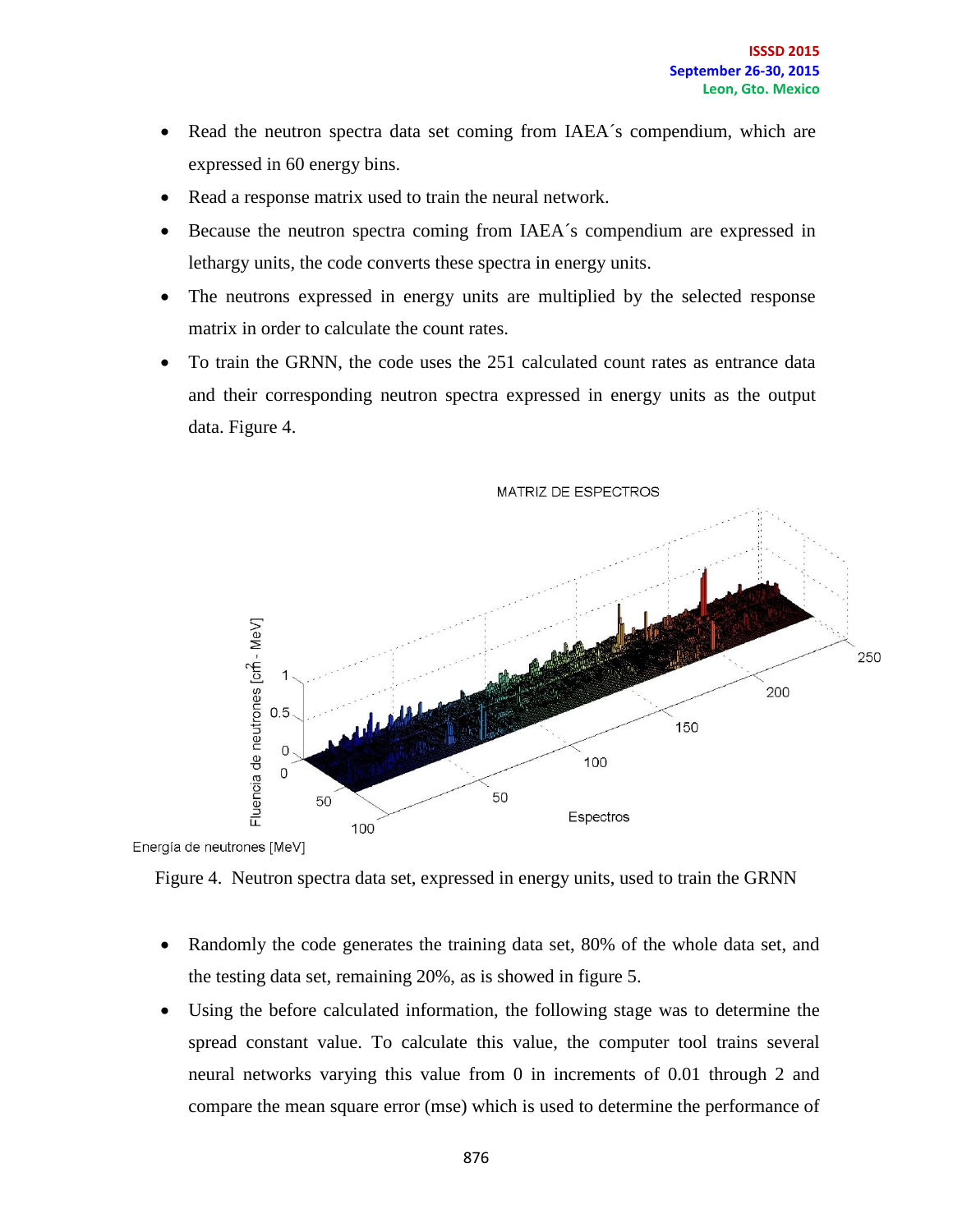the network. The minimum value obtained is selected as the spread constant value. 2000 GRNN were trained in 157 seconds average, to determine an optimum value equal to 0.2711, as is showed in figure 6.



Figure 5. Neutron spectra data set used at testing stage, compared with target spectra



Figure 6. Optimum spread constant value, sigma, determination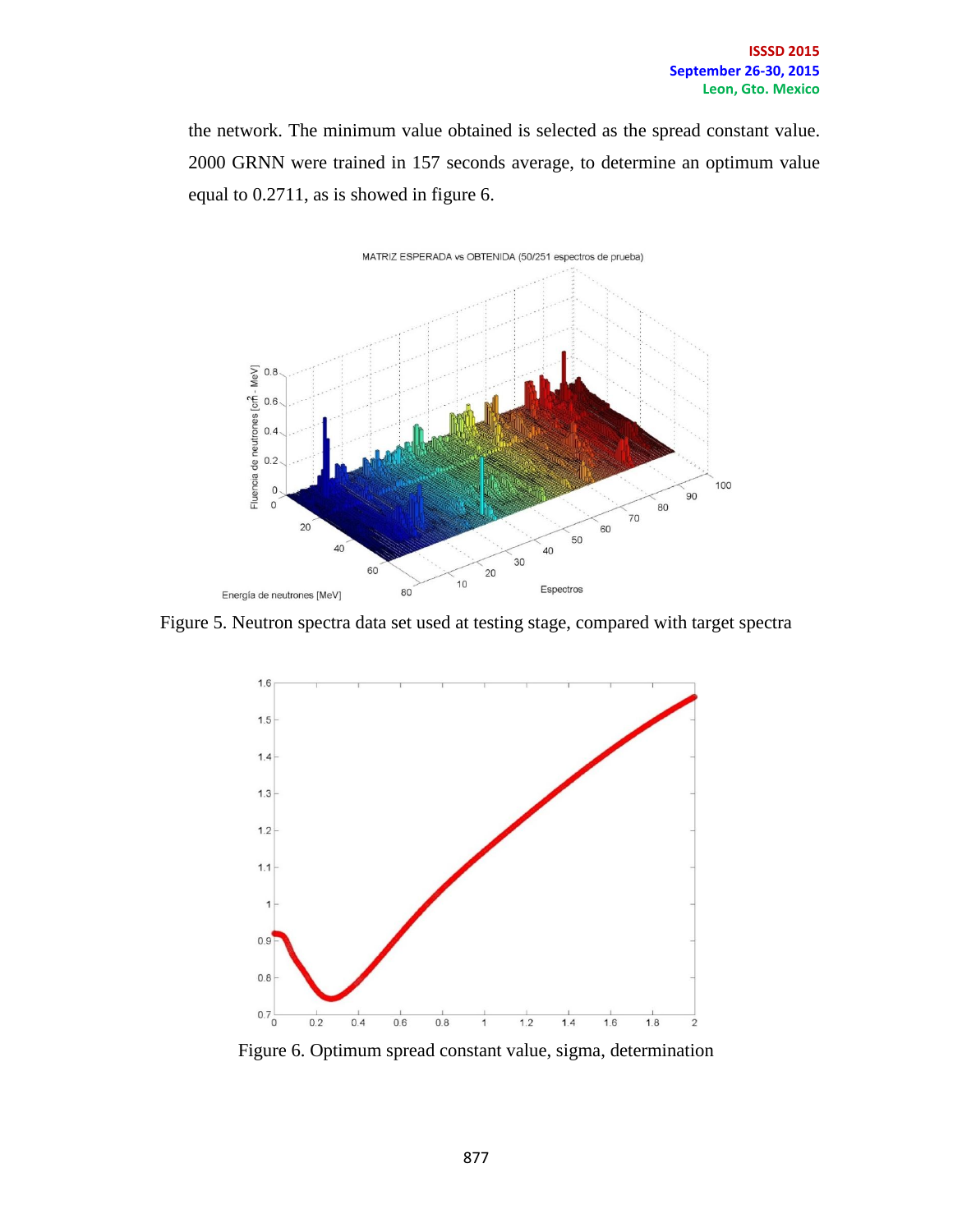Using the calculated spread constant value, a final GRNN was trained and tested in 0.058 seconds average in only one epoch. At testing stage the code compare and analyze the output of the trained neural network with the expected spectrum, showed in figure 5. At testing stage 50 neutron spectrum, randomly selected, were used to analyze the performance of the trained network, performing chi square and correlation tests. In this work, the best and the worst cases are showed from figures 7 through 10.

At testing stage, 50 counts rates, randomly selected in the preprocessing stage, are used to test the performance and generalization capabilities of the trained network, no target output is proportionated to the network. The designed code analyze and compare the output of the network whit the neutron spectrum expected as is showed in figures 7-10.

### **3. RESULTS**

As mentioned, after selecting the spread constant value, a final GRNN was trained in 0.058 seconds average. After training, a testing stage was performed in order to analyze the performance and generalization capabilities of the trained network. At testing stage only the input was proportionated to the network. Figure 7 shows the best spectrum observed at testing stage, compared with the expected output. The values showed in figures 7 through 10 were calculated and graphed with the customized technological computer code which saves a lot of time if the calculations had been executed by hand by the researcher.

As can be seen from figure 7, due the proper selection of the spread constant value, the GRNN calculated values, each one of the 60 energy bins of the spectrum, are around the target value (the spectrum from IAEA´s compendium). Opposite to BPNN, non-negative values and oscillations around the target value are generated when GRNN are used.

As can be appreciated in figure 7, the performance of the trained network was 2E-4. The chi square test was 0.049, near to the optimum value and far from the statistical margin.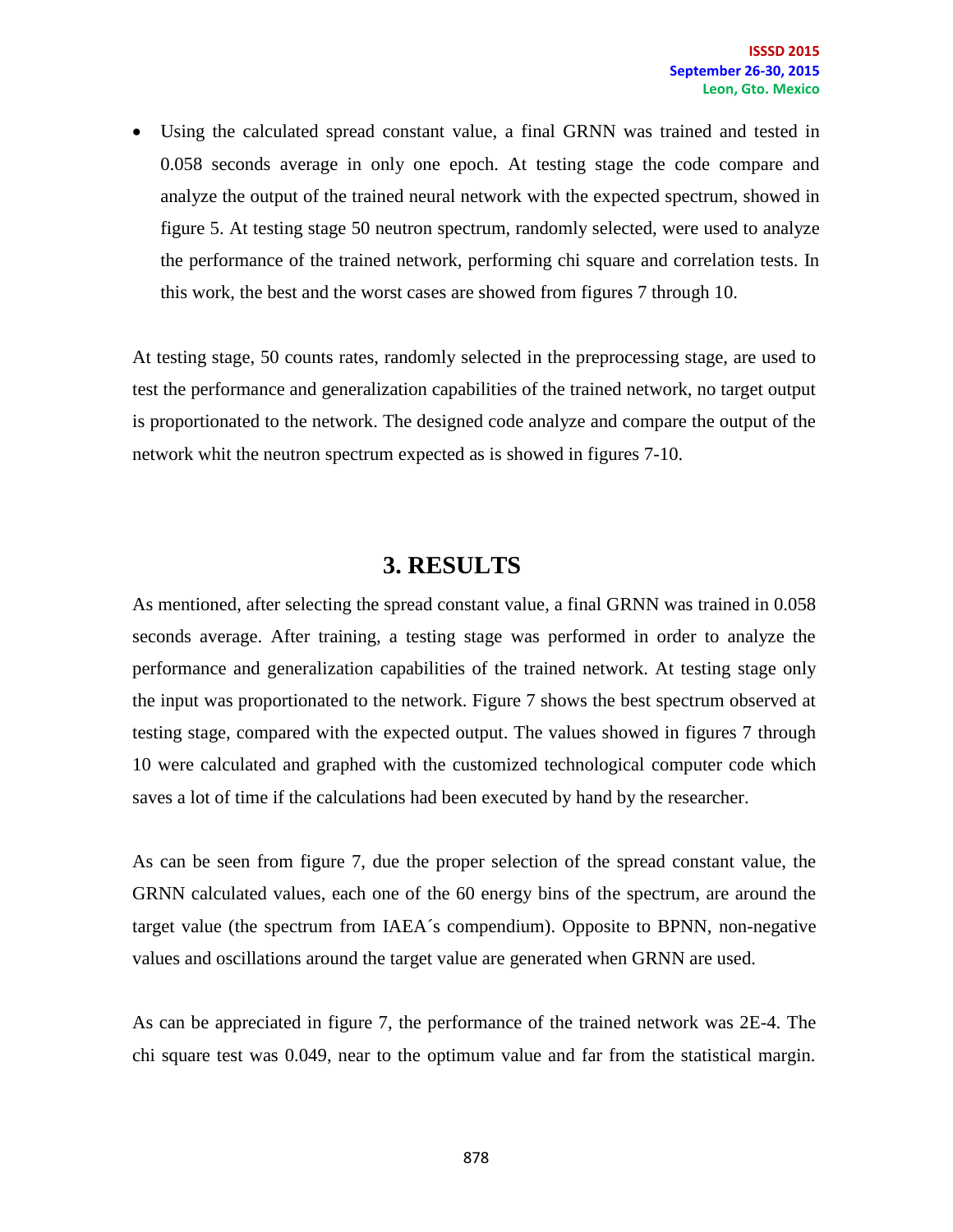The correlation test was 0.99 which means that the calculated and expected spectra are very similar and the network performance is high.



Figure 7. Best spectrum obtained at testing stage compared with target spectrum

Figure 8 shows the chi square and correlation test of the best spectrum at testing stage. From this figure can be seen that the predicted and expected values, 60 energy bins of the neutron spectrum, are very near because the values obtained, 0.049 for the chi square test and 0.99 for the correlation test, the calculated and target spectrum are very similar and have a high performance and generalization capabilities.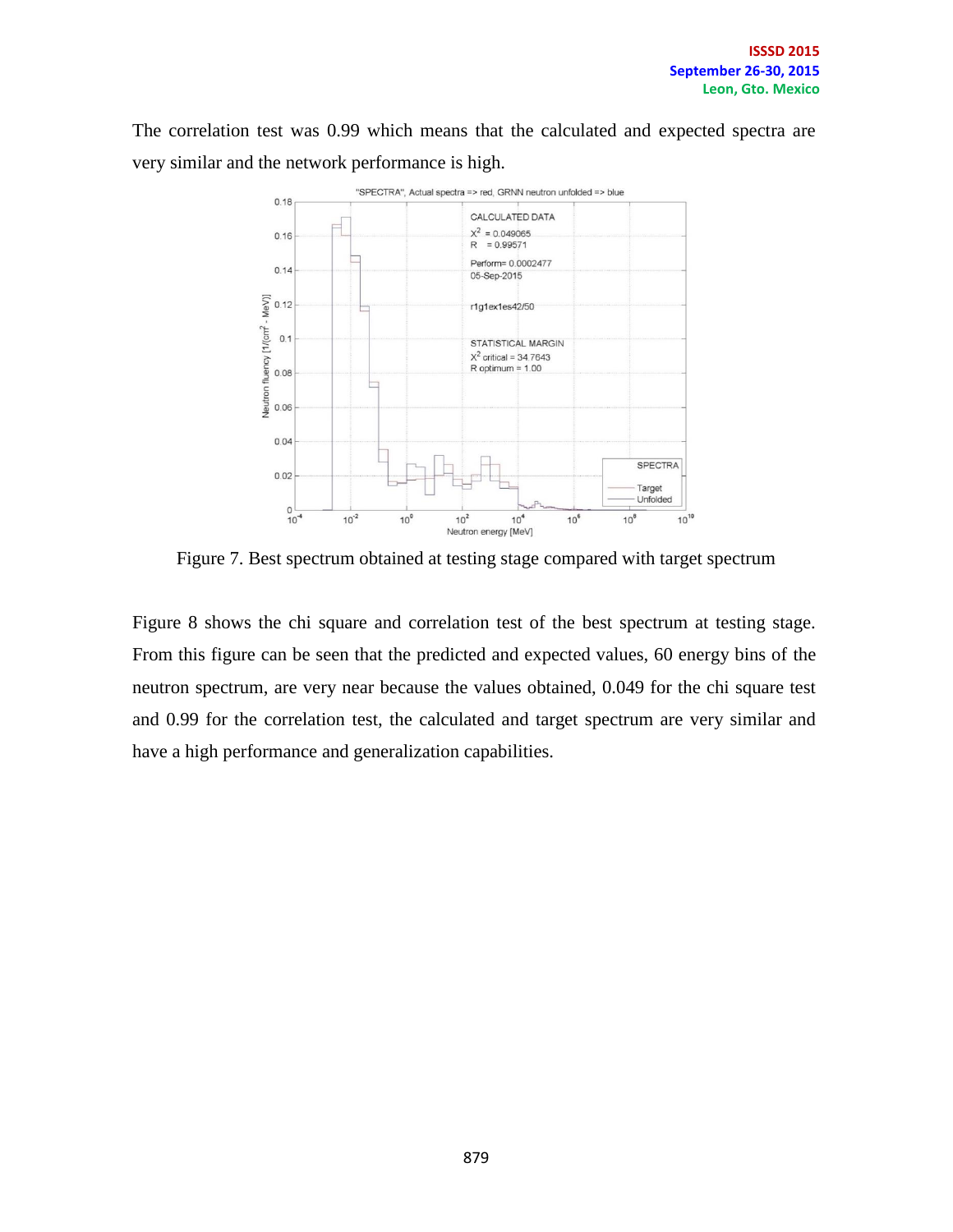

Figure 8. Best correlation test obtained at testing stage

Figure 9 shows the worst spectrum observed at testing stage. From this figure can be seen that 59 of the 60 energy bins of the calculated spectrum by GRNN are around of the target value. Only one value from the 60 energy bins present's differences with regard to expected value which affects significantly the chi square and correlation tests, 0.32 and 0.46 respectively. Remaining 48 cases used at testing stage are above the values here showed.



Figure 9. Worst spectrum obtained at testing stage compared with target spectrum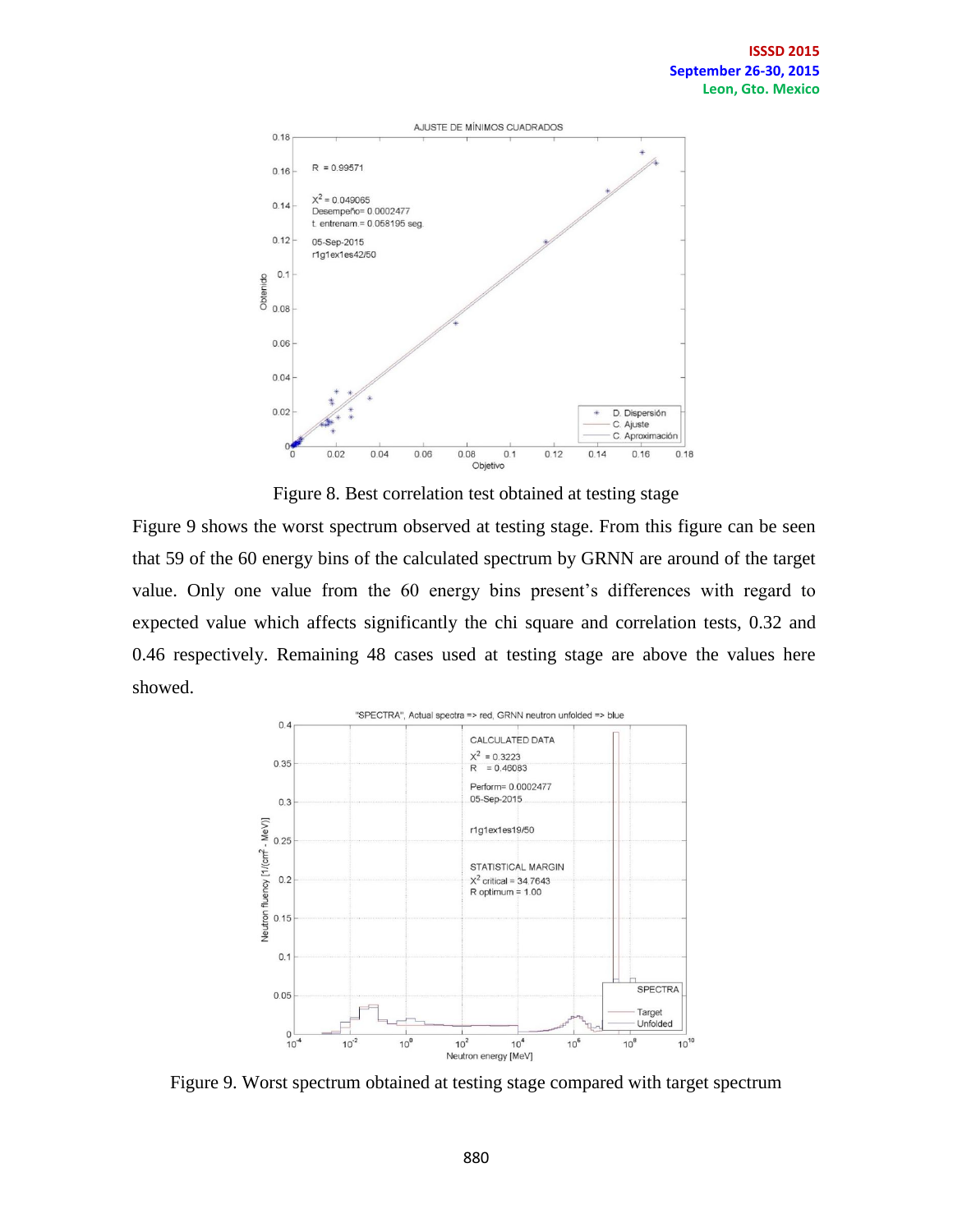

Figure 10. Worst correlation test obtained at testing stage

Figure 10 show the correlation test of the worst spectrum. As can be seen from this figure, the only one value of the neutron spectrum that is far from the expected value, the point on the right side of the graph, affects significantly the statistical tests, however, as can be seen from figure 9 and 10, the remaining 59 values are very near from expected values, which demonstrates the power of GRNN in the solution of the neutron spectrum unfolding problem, which uses a limited amount of information extracted from IAEA´s compendium.

### **4. DISCUSSION**

ANN technology is widely recognized as a powerful modeling tool. An ANN is a massively parallel distributed processor that trough a learning process acquires experiential knowledge, making available for use. In general, an ANN is a set of input nodes that links directly to a series of output nodes or indirectly through one or more hidden layers. The use of an ANN requires the training of the network and the testing of the trained network. During training a set of synaptic weights is obtained, where the knowledge is stored.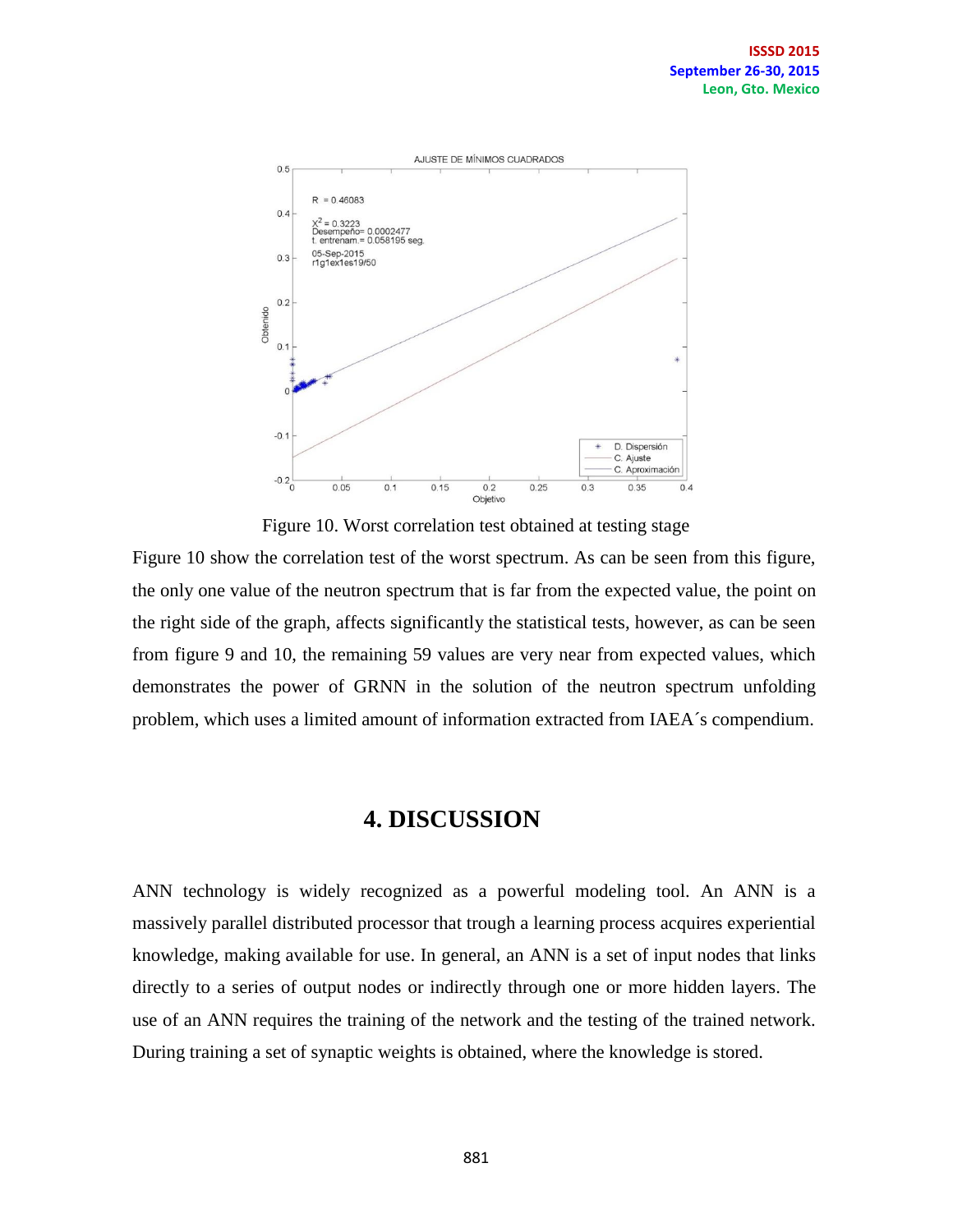GRNN is a special case of PNN. Compared with its competitor, e.g. BPNN, GRNN has several advantages: First of all, the structure of a GRNN is relatively simple and static with 2 layers, namely pattern and summation layers. Once the input goes through each unit in the pattern layer, the relationship between the input and the response would be "memorized" and stored in the unit. As a result, # of units in the pattern layer is equal to # of observations in the training sample. This type of network is able to learning from the training data by "1-pass" training in a fraction of the time it takes to train BPNN. The spread constant value, is the only free parameter in the network. Unlike standard BPNN, GRNN estimation is always able to converge to a global solution and won't be trapped by a local minimum.

The use of GRNN to unfold the neutron spectra from the count rates measured with the BSS is a promising alternative procedure, which has been applied with success in this work. However, one of the main drawbacks was the lack of scientific and technological tools based on this technology. Because the anterior, a scientific computational tool was designed to train, to test, to analyze and to validate GRNN in this research domain.

# **5. CONCLUSIONS**

An ANN simulates a highly interconnected, parallel computational structure with many individual processing elements or neurons. It learns trough an iterative process of adjustments to its synaptic weights and thresholds. A defined set of rules for the solution of a learning problem is the learning algorithm.

GRNN is one of the simplest neural network, in term of network architecture and learning algorithm. The training pattern can be considered as the center of Gaussian function and the target output could be considered as multiplier of the probability density function. Another advantage is that the learning is instantaneous, which mean require no time for training. In this work, around 2000 neural networks were trained in 154 seconds average to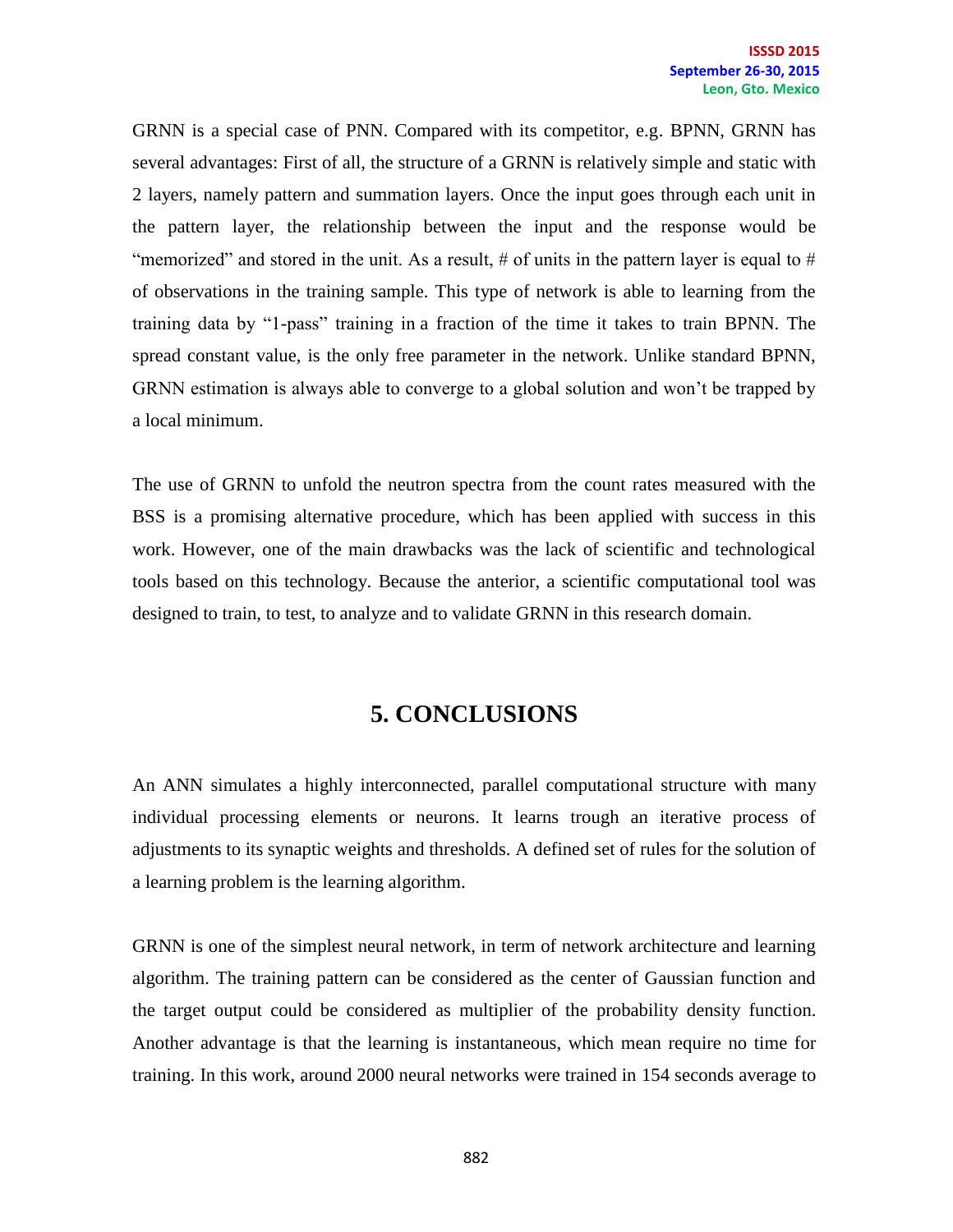determine that with the best performance. Each network was trained in 0.058 seconds average.

The purpose of this work was to apply GRNN to predict the neutron spectrum using the count rates data from a BSS. Two hundred and fifty one different types of neutron spectra, a limited amount of information, were used as training data set obtained from IAEA´s compilation. 80% of the whole data set was used at training stage and remaining 20% at testing stage. In order to realize the training and testing of GRNN a customized computer tool designed in Matlab environment was designed, which automates the preprocessing, and post processing of the whole information regarded with the training and testing stages.

In the GRNN testing stage fifty predicted spectra were obtained as outputs of the GRNN. Comparison with standard spectra shows that the trained GRNN has high performance and generalization capabilities, indicating that ANN technology could be used as a promising alternative with high accuracy in neutron spectrum unfolding techniques.

#### **Acknowledgments**

This work was partially supported by Fondo Sectorial de Investigación para la Educación under contract 241771.

### **REFERENCES**

A.I., G., 2007. *Neural networks theory.* s.l.:Springer.

- Agency, International Atomic Energy, 1990. Compendium of neutron spectra and detector responses for radiation protection purposes. *Technical Reports Series No. 318.*
- Alberts, W., Dorschel, B. & Siebert, B., 1997. Methodological studies on the optimization of multi-element dosimeters in neutron fields. *RAdiation Protection Dosimeter,*  Volume 70, pp. 117-120.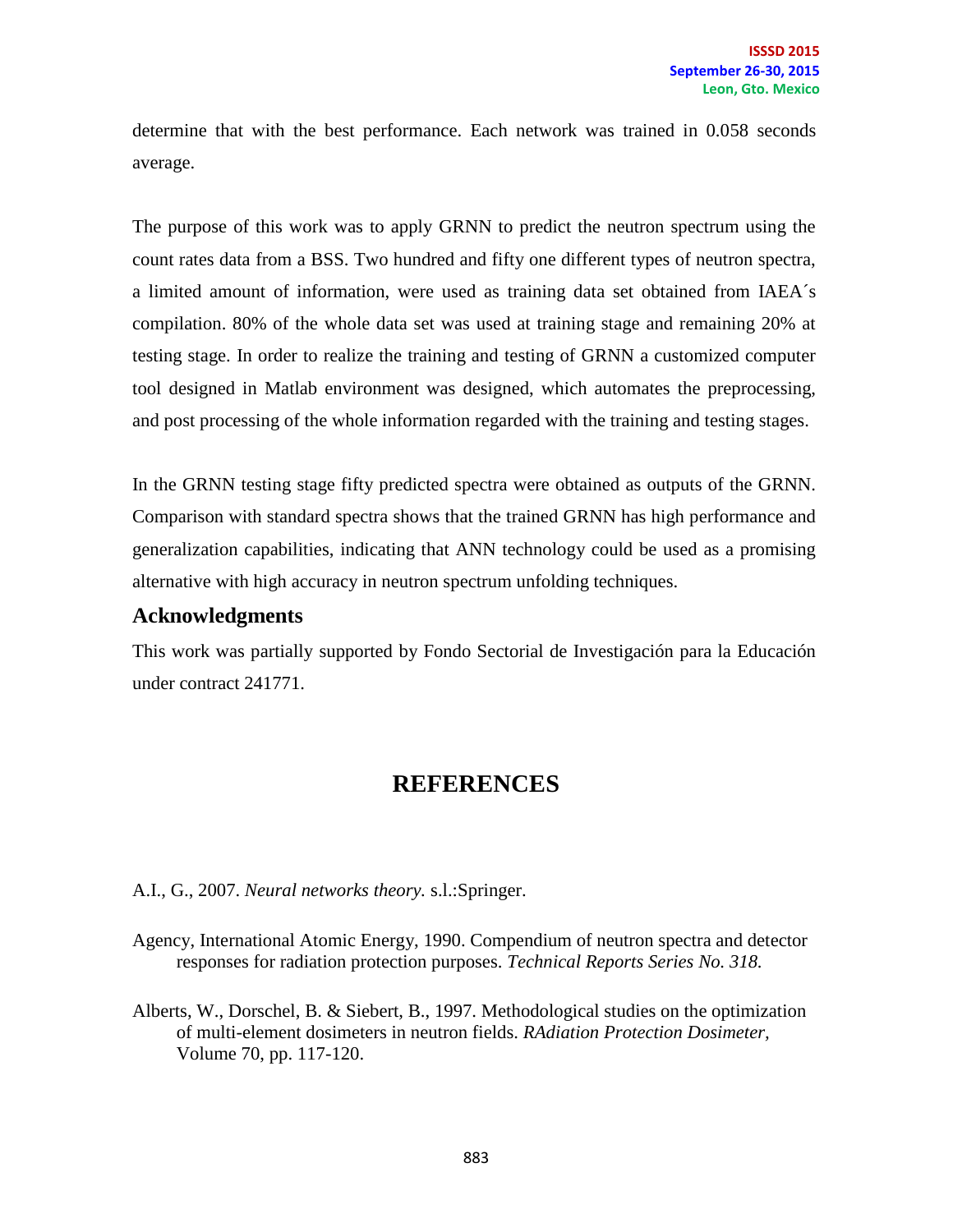- Alevra, A. et al., 1992. Experimental determination of the response of four Bonner sphere sets to monoenergetic neutrons (II). *Radiat. Prot.,* 40(2), pp. 91-102.
- Apolloni, B., Bassis, S. & Marinaro, M., 2009. *New directions in neural networks.* s.l.:IOS Press.
- Arbib, M., 2003. *Brain theory and neural networks.* s.l.:The Mit Press.
- Awschalom, M. & Sanna, R., 1985. Applications of Bonner sphere detectors in neutron field dosimetry. *Rad. Prot. Dosimetry,* 10(1-4), pp. 89-101.
- Bassis, S., Apolloni, B. & Marinaro, M., 2009. *New directions in neural networks.* s.l.:IOS Press.
- Bonner, T., 1961. Measurements of neutron spectra from fission. *Nucl. Phys.,* Volume 23, p. 116.121.
- Braga, C. & Dias, M., 2002. Application of neural networks for unfolding neutros spectra measured by means of Bonner spheres. *Nuclear Instruments and Methods in Physics Research,* Volume 476, pp. 252-255.
- Braga, C. & Diaz, M., 2002. Application of neural networks for unfilding neutron spectra measured by means of Bonner spheres. *Nuclear Instruments and Methods in Physics Research Section A: Accelerators, Spectrometers, Detectors and Associated Equipment,* 476(1-2), pp. 252-255.
- Briesmeister, J., 2000. *MCNP TM A general Monte Carlo N-particle transport code,* Los Alamos National Laboratory LA-13709-M: s.n.
- Chtioui, Y., Bertrand, D., Devaux, M. & Barba, D., 1997. Comparison of multilayer perceptron and probabilistic neural networks in artificial vision. Application to the discrimation of seeds. *J. Chemom,* 11(2), pp. 111-129.
- Feherembacher, G. et al., 1999. Proposal of a new method for neutron dosimetry based on information obtained by application of artifical neural networks. *Radiation Protection Dosimeter,* Volume 83, pp. 239-301.
- Fehrenbacher, G. et al., 1999. Proposal of a new method for neutron dosimetry based on spectral information obtained application of artifical neural networks. *Radiat. Prot. Dosimetry,* 83(4), pp. 293-301.
- Féraund, R. & Clérot, F., 2002. A methodology to esplain neural networks classification. *Neural Networks,* Volume 15, pp. 237-246.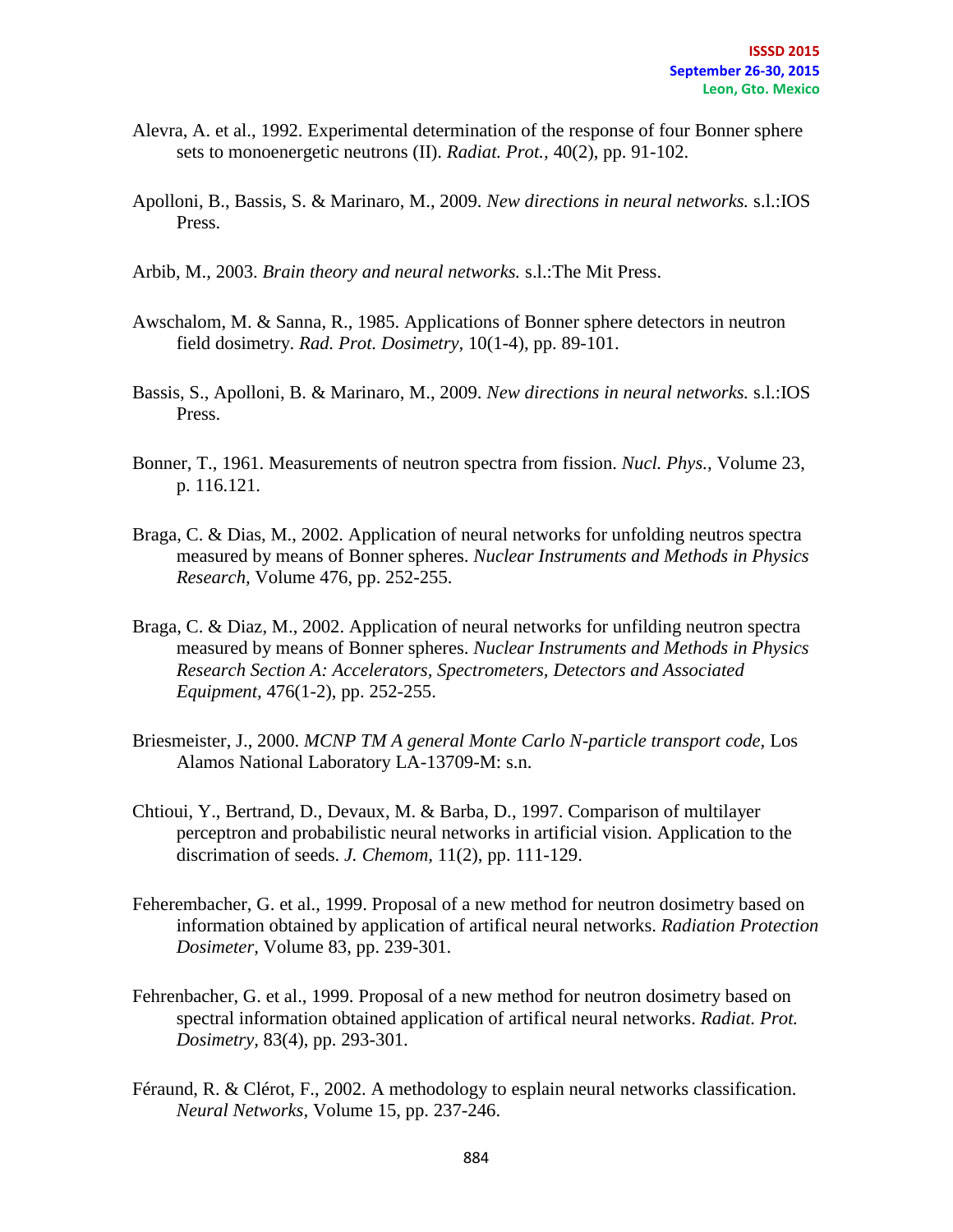- Freeman, D., Edwards, D. & Bolon, A., 1999. Genetic algoritms-A nes technique for solving the neutron spectrum unfolding problem. *Nuclear Instruments and Methods in Physics Research,* Volume 425, pp. 549-576.
- G.D., 2007. *Principles of artificial neural networks.* s.l.:World Scientific.
- García-Domínguez, E., Miramoentes-de León, G., Vega-Carrillo, H. & McBride, L., 1999. Noniterative unfolding algorithm for neutron spectrum measurements with Bonner spheres. *IEEE Transaction on Nueclear Science,* Volume 46, pp. 28-35.
- Hammer, B. & Vilmann, T., 2003. Mathematical aspects of neural networks. *ESANN'2003 proceedings - European Symposium on Artificial Neural Networks,* pp. 59-72.
- Haykin, S., 1999. *Neural Networks: A comprehensive foundation.* New Jersey, USA: Prentice Hall.
- Hernandez-Davila, V. et al., 2005. Neutron spectra unfolding with artificial neural networks. *Encuentro Investig. en Ing. Electrica (ENINVIE 2005),* pp. 132-139.
- Huang, D., 1999. Radial basis probabilistic neural networks: model and application. *International Journal of Pattern Recognition and Artificial Intelligence,* 13(7), pp. 1083-1101.
- Huang, D. & Zhao, W., 2005. Determining the centers of radial basis probailistic neural networks by recursive orthogonal least square algorithms. *Applied Mathematics and Computation ,* 162(1), pp. 461-473.
- IEAE, 2001. *Compendium of Neutron Spectra and Detector Responses for Radiation Protection Purposes.* s.l.:s.n.
- International Atomic Energy Agency, 2001. Compendium of neutron spectra and detector responses for radiation protection purposes: Supplement to Technical Reports Series No. 318. *IEAE TEchnical Report Series,* Volume 403.
- International Commission on Radiation units and Measurements, 2001. Neutron field characterization. *Report 66. Journal of the ICRU,* Volume 1, pp. 27-33.
- J. A.K., M. J. & M. K.M., 1996. Artificial neural networks: a tutorial. *IEEE Computer,*  29(3), pp. 31-44.
- Kardan, M., Koohi-Fayegh, R., Setayeshi, S. & Chiassi-Nejad, M., 2004. Fast neutron spectra determination by threshold activation detectors using neural networks. *Radiation Measirement,* Volume 38, pp. 185-191.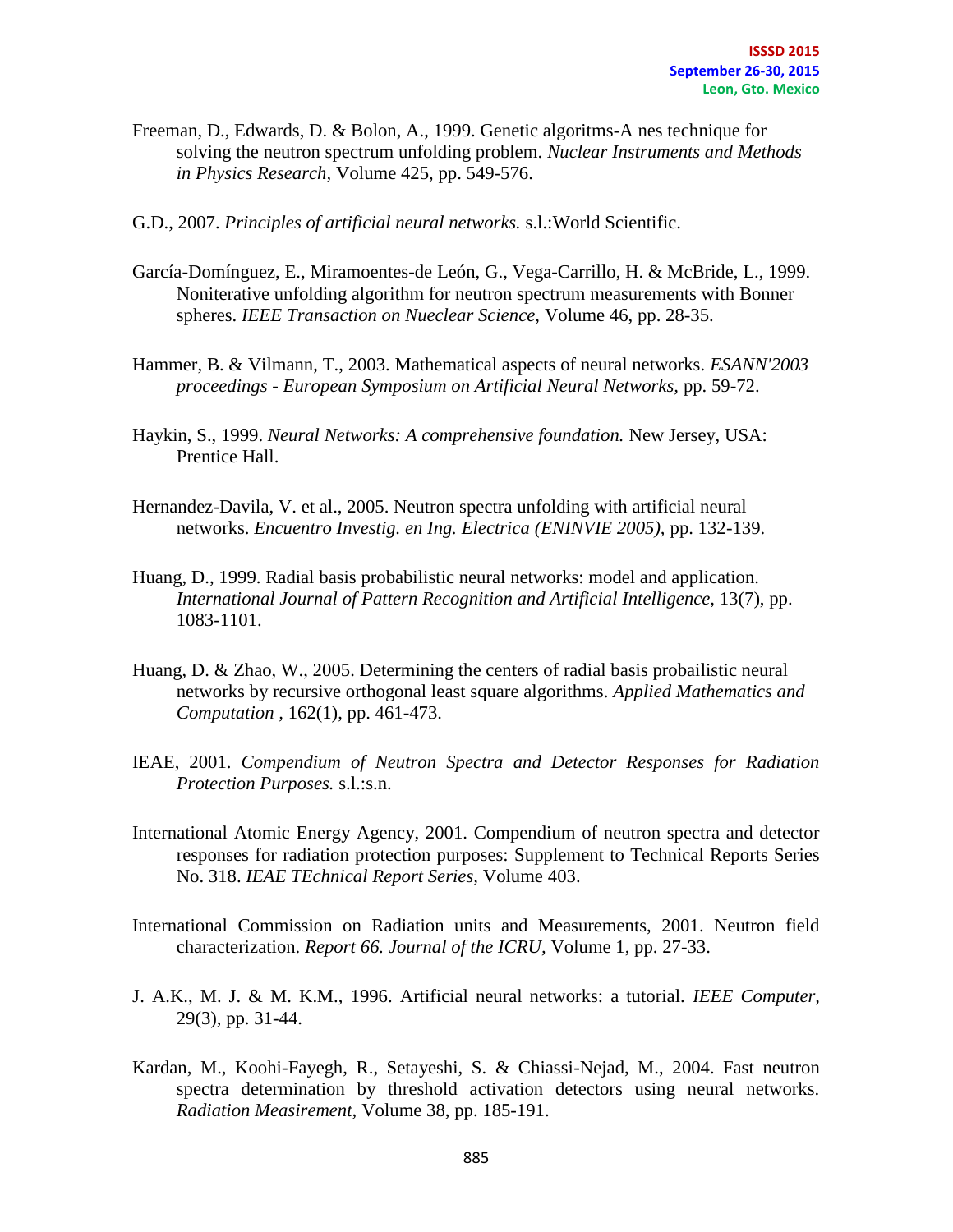- Kardan, M., Koohi-Fayegh, R., Setayeshi, S. & Ghiassi-Nejad, M., 2004. Neutron spectra unfolding in Bonner spheres spectrometru using neural networks. *Radiat. Prot. Dosimetry,* 104(1), pp. 27-30.
- Kardan, M., Setayeshi, S., Koohi-Fayegh, R. & Ghiassi-Nejad, M., 2003. Neutron spectra unfolding in Bonner spheres spectrometry using neural networks. *Radiation Protection Dosimetry,* Volume 104, pp. 27-30.
- Lindemann, L. & Zech, G., 1995. Unfolding by weighting Monte Carlo events. *Nuclear Instruments and Methods in Physics Research,* Volume 354, pp. 516-521.
- M. C.K., M. K. & R.S, 1997. *Elements of articial neural networks.* s.l.:MIT Press.
- Mao, K., Tan, K. & Ser, W., 2000. Probabilistic neural-network structure determination for pattern classification. *IEEE TRansactions on Neural Networks,* 11(4), pp. 1009-1016.
- Measurements, International Commission on Radiation Units and, 2001. Methods for routine monitoring. *Report 66. Journal of the ICRU,* Volume 1, pp. 35-52.
- Mukherjee, B., 2002. A high-resolution neutron spectra unfolding method using the Genetic Algoritms technique. *Nuclear Instruments and Methods in Physics Research,*  Volume 476, pp. 247-251.
- Ortiz-Rodríguez, J., Martínez-Blanco, M., Cervantes-Viramontes, J. & Vega-Carrillo, H., 2013. Robust design of artificial neural networks methodology in neutron spectrometry. In: K. Suzuki, ed. *Artificial Neural Networks - Architectures and Applications.* s.l.:InTech, pp. 83-111.
- Reginatto, M., Goldhagen, P. & Neumann, S., 2002. Spectrum unfolding sensitivity analysis and propagation on uncertainties with the maximum entropy deconvolution code MAXED. *Nuclear Instruments and Methods in Physics Research,* Volume 476, pp. 242-246.
- Routti, J. & Sandberg, J., 2001. General purpose unfolding program LOUHI78 with linear and non-linear regularization. *Repor 66. Journal of the ICRU,* Volume 1, pp. 27-33.
- Specht, D., 1990. Probabilistic neural networks. *Neural Networks,* 3(1), pp. 109-118.
- Specht, D., 1992. Enhancements to probabilistic neural networks. *International Joint Conference on Neural Networks,* Volume 1, pp. 761-768.